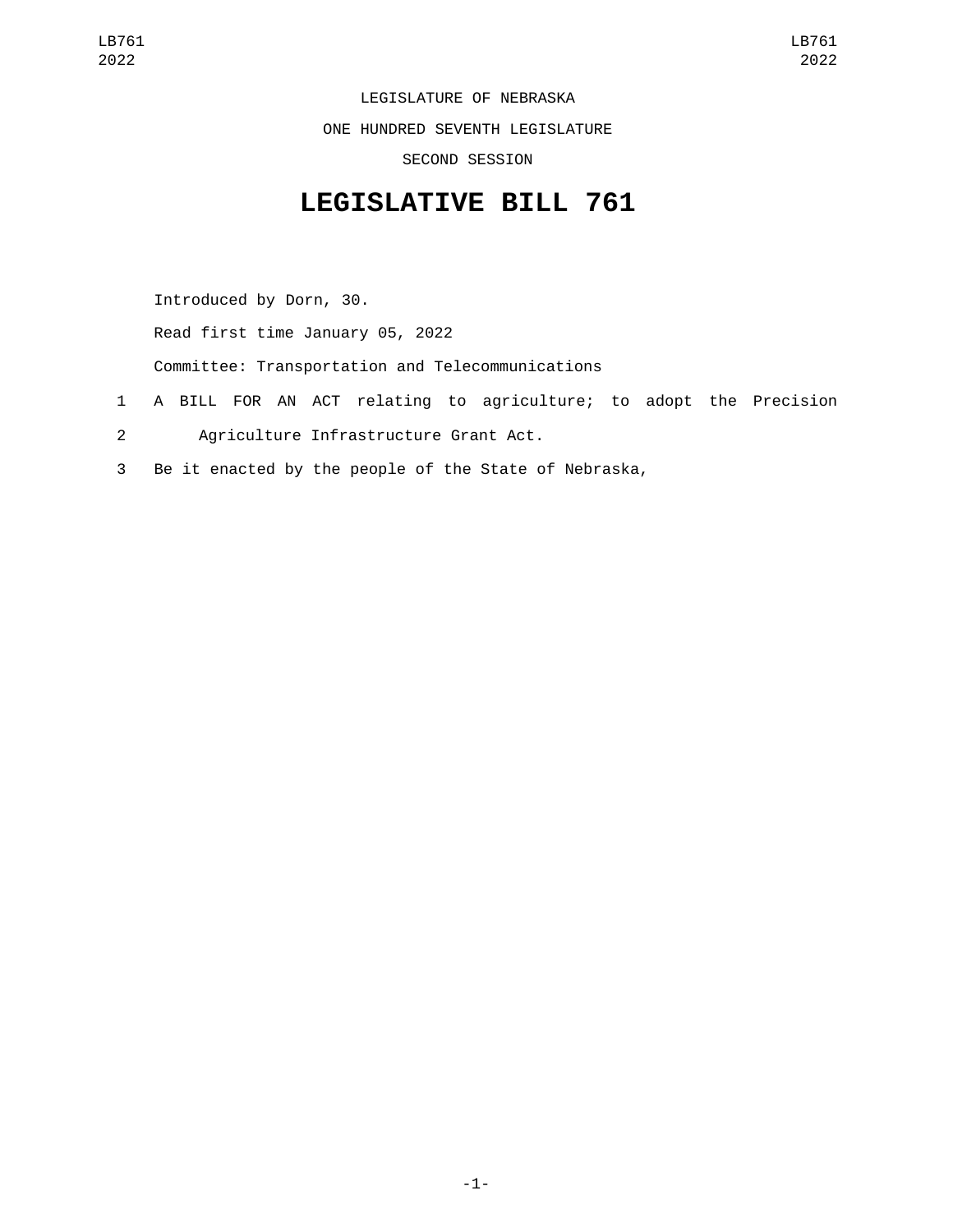| LB761<br>2022  | LB761<br>2022                                                             |
|----------------|---------------------------------------------------------------------------|
| $\mathbf{1}$   | Section 1. Sections 1 to 6 of this act shall be known and may be          |
| $\overline{2}$ | cited as the Precision Agriculture Infrastructure Grant Act.              |
| 3              | For purposes of the Precision Agriculture Infrastructure<br>Sec. 2.       |
| 4              | Grant Act:                                                                |
| 5              | (1) Adequate broadband speed means a symmetrical download and upload      |
| 6              | speed of at least fifty megabits per second;                              |
| 7              | (2) Department means the Department of Economic Development;              |
| 8              | (3) Program means the Precision Agriculture Infrastructure Grant          |
| 9              | Program created in section 3 of this act; and                             |
| 10             | (4) Provider means a broadband Internet service provider, including       |
| 11             | any telecommunications company or wireless network provider that provides |
| 12             | broadband Internet service.                                               |
| 13             | Sec. 3. (1) The Precision Agriculture Infrastructure Grant Program        |
| 14             | is created. The department shall administer the program. The purposes of  |
| 15             | the program are to:                                                       |
| 16             | (a) Propel Nebraska agricultural producers to lead the nation in          |
| 17             | precision agriculture connectivity, sustainability, traceability, and     |
| 18             | autonomy to accelerate rural economic development; and                    |
| 19             | (b) Provide high-speed Internet service to the most remote and cost-      |
| 20             | prohibitive areas of the state.                                           |
| 21             | (2) It is the intent of the Legislature to appropriate ten million        |
| 22             | dollars from Federal Funds for fiscal year 2022-23 to the department to   |
| 23             | carry out the program. The Federal Funds to be appropriated are from      |
| 24             | funds allocated to the State of Nebraska from the federal Coronavirus     |
| 25             | State Fiscal Recovery Fund pursuant to the federal American Rescue Plan   |
| 26             | Act of 2021, Public Law 117-2, Subtitle M, Sec. 9901.                     |
| 27             | Sec. 4. (1) A provider, an agricultural cooperative, an agronomist,       |
| 28             | or an agricultural producer may apply to the department for a grant under |
| 29             | the program. The application shall be made on forms prescribed by the     |
| 30             | department.                                                               |
| 31             | (2) Grants may only be used to provide:                                   |

-2-